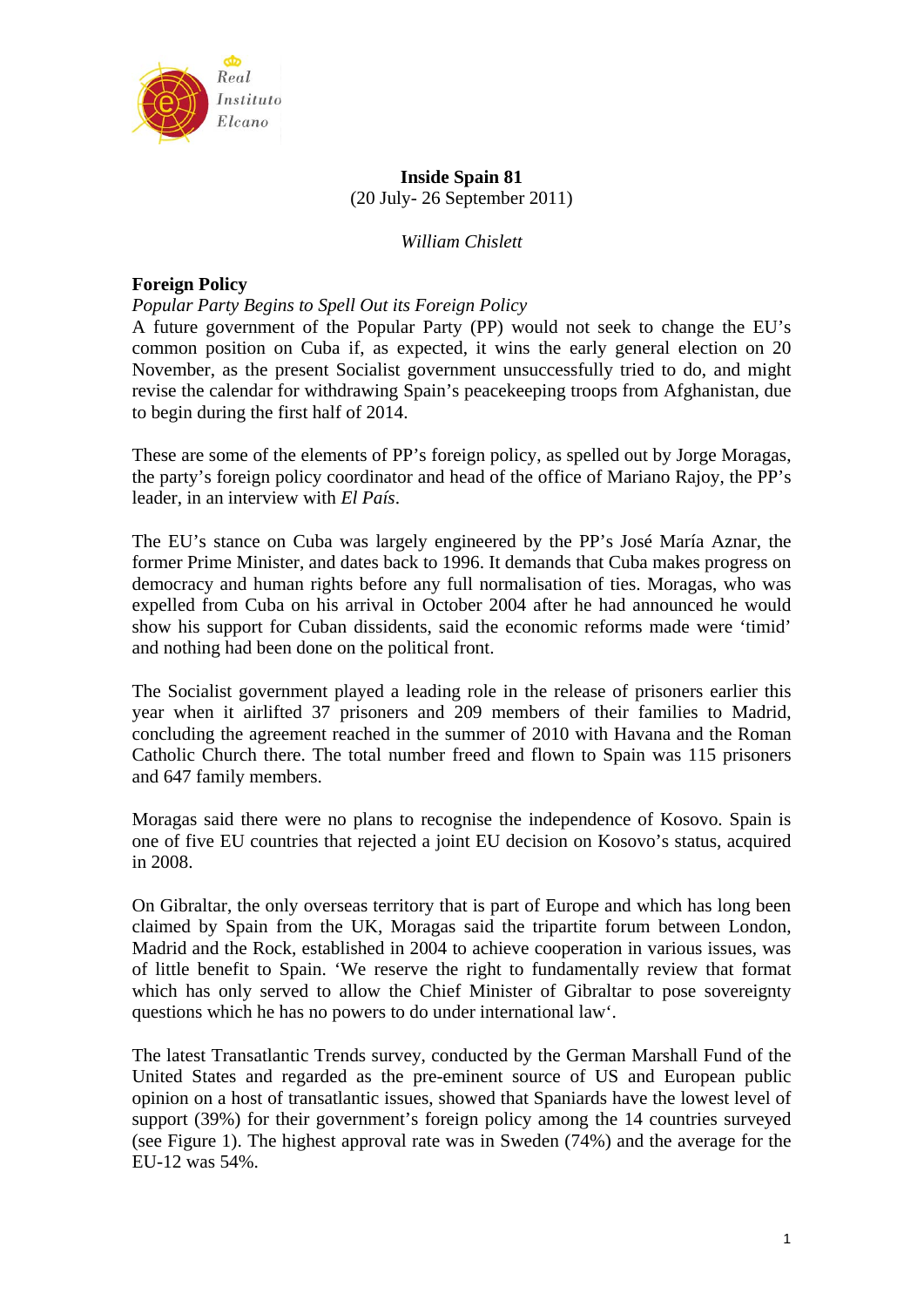

| rigule 1. Apploval of the way Governments are nahuling international Follcies (76 Of respondents) |         |                   |         |  |  |  |
|---------------------------------------------------------------------------------------------------|---------|-------------------|---------|--|--|--|
|                                                                                                   | Approve | <b>Disapprove</b> | Refusal |  |  |  |
| EU-12                                                                                             | 54      | 42                |         |  |  |  |
| US                                                                                                | 50      | 44                |         |  |  |  |
| France                                                                                            | 54      | 45                |         |  |  |  |
| Germany                                                                                           | 65      | 32                |         |  |  |  |
| Italy                                                                                             | 47      | 49                |         |  |  |  |
| <b>Spain</b>                                                                                      | 39      | 57                |         |  |  |  |
| UK                                                                                                | 55      | 38                |         |  |  |  |
| $\sim$<br>$\mathbf{r}$ , $\mathbf{r}$ , $\mathbf{r}$ , $\mathbf{r}$<br>----                       |         |                   |         |  |  |  |

| Figure 1. Approval of the way Governments are Handling International Policies (% of respondents) |  |
|--------------------------------------------------------------------------------------------------|--|
|--------------------------------------------------------------------------------------------------|--|

Source: Transatlantic Trends, 2011.

## *Foreign Minister Moots Recognition of a Palestine State, Angers Israel*

Trinidad Jiménez, Spain's Foreign Minister, angered Israel when she said that EU countries should 'move forward with recognition of the state of Palestine' as failure to give such a sign could generate 'a great deal of frustration among Palestinians'.

Mahmoud Abbas, the Palestinian President, asked the United Nations General Assembly on 23 September to recognise an independent state for his people when he submitted a request for full UN membership. If the issue goes to the UN Security Council, after a vote in the assembly, the US said it would use its veto to block the move.

Jiménez's remarks in an interview with *El País* resulted in the head of the European section of Israel's Foreign Ministry summoning the Spanish ambassador in Tel Aviv, Álvaro Iranzo, to relay his displeasure. This was followed by a visit to Madrid of Israel's Deputy Foreign Minister, Daniel Ayalon, for a meeting with Jiménez.

She told the UN assembly Palestine should first be given observer status.

Jorge Moragas, the coordinator of foreign policy for the conservative Popular Party (PP), said full UN membership would 'weaken the peace process'.

## *Madrid Reopens Embassy in Libya*

The government reopened the embassy in Tripoli, which was closed in March when Madrid evacuated staff because of the uprising against Colonel Gaddafi.

José Riera, the Spanish government's representative since May before the National Transitional Council, based in Bengasi, moved to the Libyan capital as Ambassador.

The Transatlantic Trends survey showed that 69% of Spaniards are in favour of promoting democracy in North Africa and the Middle East even if it leads to periods of instability, compared with an EU-12 average of 61% (see Figure 2). Only 34% of Spaniards, however, are optimistic about stabilising the situation in Libya, below the EU-12 average of 39%.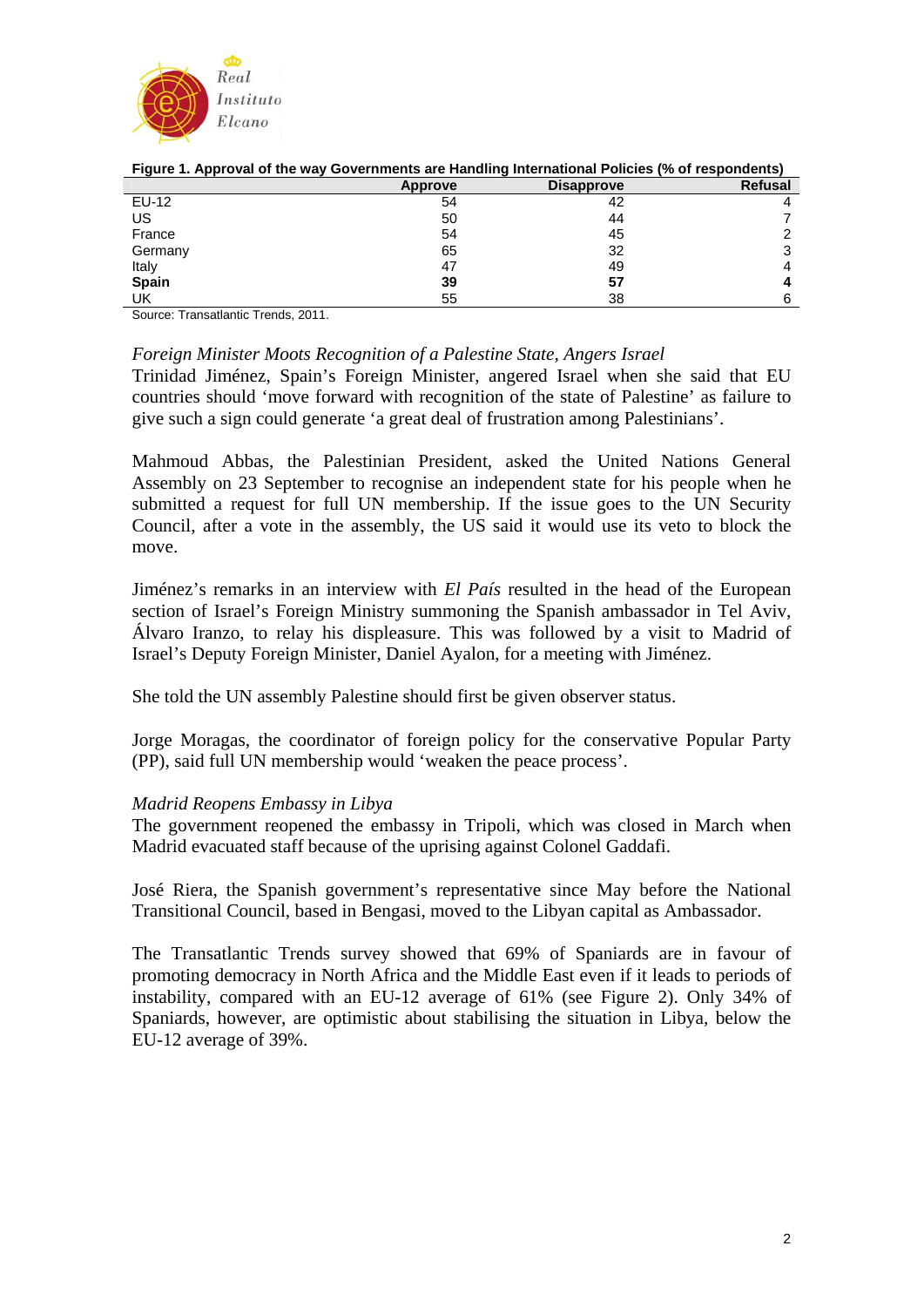

| % of respondents |
|------------------|
| 61               |
| 45               |
| 76               |
| 60               |
| 75               |
| 69               |
| 53               |
|                  |

#### **Figure 2. Democracy should be Promoted in North Africa and the Middle East even if it Leads to Instability (% of respondents)**

## **Domestic Scene**

### *Zapatero Calls Early Elections*

Prime Minister José Luis Rodríguez Zapatero, who had vowed to see out his term in office until March 2012, called an early general election for 20 November.

Rodríguez Zapatero had already announced that he would not seek a third term in office. The Socialists' candidate is Alfredo Pérez Rubalcaba, the Deputy Prime Minister, who, according to all opinion polls, will lose to Mariano Rajoy, the leader of the conservative Popular Party (PP). Rajoy, who had repeatedly called for an early election, lost the last two elections in 2008 and 2004.

The only doubt appears to be whether the PP will win an absolute majority. A votingintentions poll conducted by Metroscopia and published on 12 September gave the PP a lead of 14 percentage points over the Socialists (44.8% vs. 30.7%). This would give the PP an absolute majority in parliament, something the Socialists do not enjoy at the moment (see Figure 3).

| -                               |              |              |       |              |              |       |
|---------------------------------|--------------|--------------|-------|--------------|--------------|-------|
|                                 | 2008         |              |       |              | 2004         |       |
|                                 | <b>Seats</b> | <b>Votes</b> | %     | <b>Seats</b> | <b>Votes</b> | $\%$  |
| <b>Socialists</b>               | 169          | 11.06        | 43.64 | 164          | 11.02        | 42.59 |
| Popular Party                   | 153          | 10.16        | 40.12 | 148          | 9.76         | 37.71 |
| Convergence & Union (Catalan)   | 11           | 0.77         | 3.05  | 10           | 0.83         | 3.23  |
| <b>Basque Nationalist Party</b> | 6            | 0.30         | 1.20  |              | 0.42         | 1.63  |
| Catalan Republican Left         | 3            | 0.29         | 1.17  | 8            | 0.65         | 2.52  |
| <b>United Left</b>              | 2            | 0.96         | 3.8   | 5            | 1.28         | 4.96  |
| Galician National Bloc          | 2            | 0.20         | 0.82  | 2            | 0.20         | 0.81  |
| CC-PNC (Canary Islands)         | 2            | 0.16         | 0.65  | 3            | 0.23         | 0.91  |
| Progress and Democratic Union   |              | 0.30         | 1.21  |              |              |       |
| Na-Bai (Navarra)                |              | 0.06         | 0.24  |              | 0.06         | 0.24  |
| Carrosar Intenten Minister      |              |              |       |              |              |       |

### **Figure 3. Results of General Elections, 2008 and 2004 (seats, millions of votes and %)**

Source: Interior Ministry.

Rubalcaba and Rajoy began to draw up their electoral programmes. While the Socialists re-introduced a wealth tax, which was abolished in 2008 (see the next section), the PP pressed for a reform of the whole tax system.

Esteban González Pons, the spokesman for the PP, said a future PP government would aim to create 3.5 million jobs in four years.

The PP's campaign slogan '*Empieza el cambio*' (Change is beginning) echoes the Socialists' slogan in 1982 of '*Por el cambio*' (For change) when they won a sweeping victory.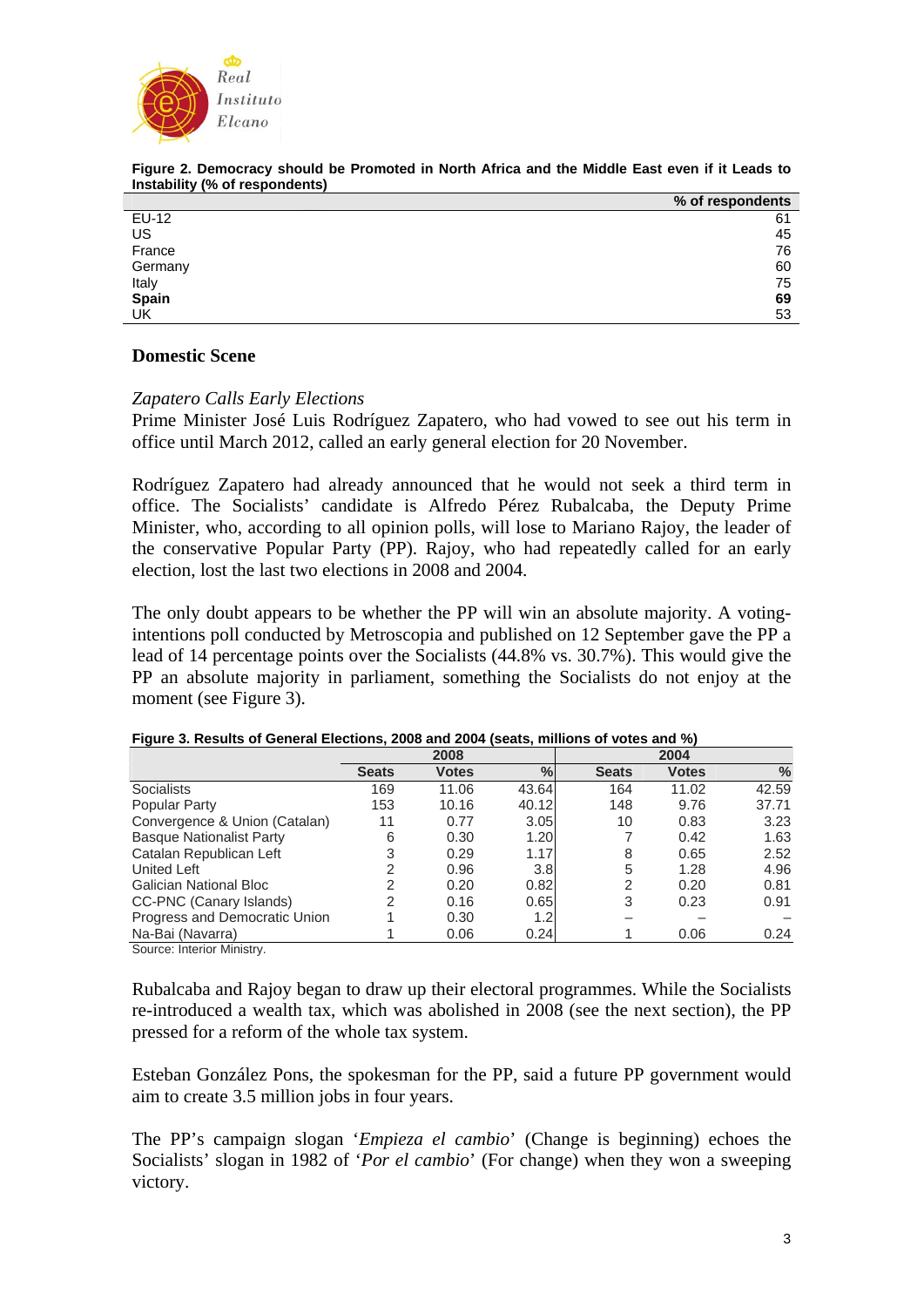

# *Curb on Rumanian Workers as Unemployment Remains High*

The government re-imposed work permits on Rumanians in a bid to stem the flow of people from that country at a time when Spain's unemployment rate remains stubbornly high at more than 20%.

Spain lifted the restrictions on Rumania, which joined the EU in 2007, in 2009, while France, the UK, Germany and Italy, among other countries, kept work permit requirements. EU members are allowed to keep labour market restrictions on citizens from new member states for up to seven years.

Madrid reversed its decision under a 'safeguard clause' and became the first EU country to reintroduce work permits after liberalising its labour market. The restrictions will remain in place until the end of 2012.

'The European Commission understands why, at this particular juncture –because of the dramatic employment situation and the very complex financial environment– the Spanish authorities wish to step back from full free movement', said Laszlo Andor, the EU Employment Commissioner.

Spain's stated rate of joblessness is 21%, the highest figure in a euro-zone country since the single currency was adopted in 1999 and double the EU average. The unemployment rate for Rumanians, 864,278 of whom live in Spain (the largest foreign community), according to the latest official figure, is 30%. Many lost their jobs in the collapse of the construction sector.

The restrictions, as of 11 August, do not affect Rumanians already working in Spain.

The measure will be very difficult to police because Rumanians are still allowed to come and live in Spain. However, it sends a clear signal to Rumanians in their own country of the dismal employment prospects in Spain and could deter new arrivals. In the year to March 2011, 89,000 Rumanians left for Spain, according to Rumanian Foreign Ministry estimates.

Trade unions said the restrictions would drive Rumanians wishing to be employed into the unofficial economy.

## *Spain's Population Falls for the First Time since 2002*

The arrival of fewer immigrants and the increased number of people emigrating resulted in the first fall in the population since 2002, according to estimates by the National Statistics Office (INE).

The population declined by 27,771 in the first seven months of the year to 46.12 million. This was a small reduction but, nonetheless, a change of trend from previous years. The population grew by 700,000 a year between 2002 and 2007.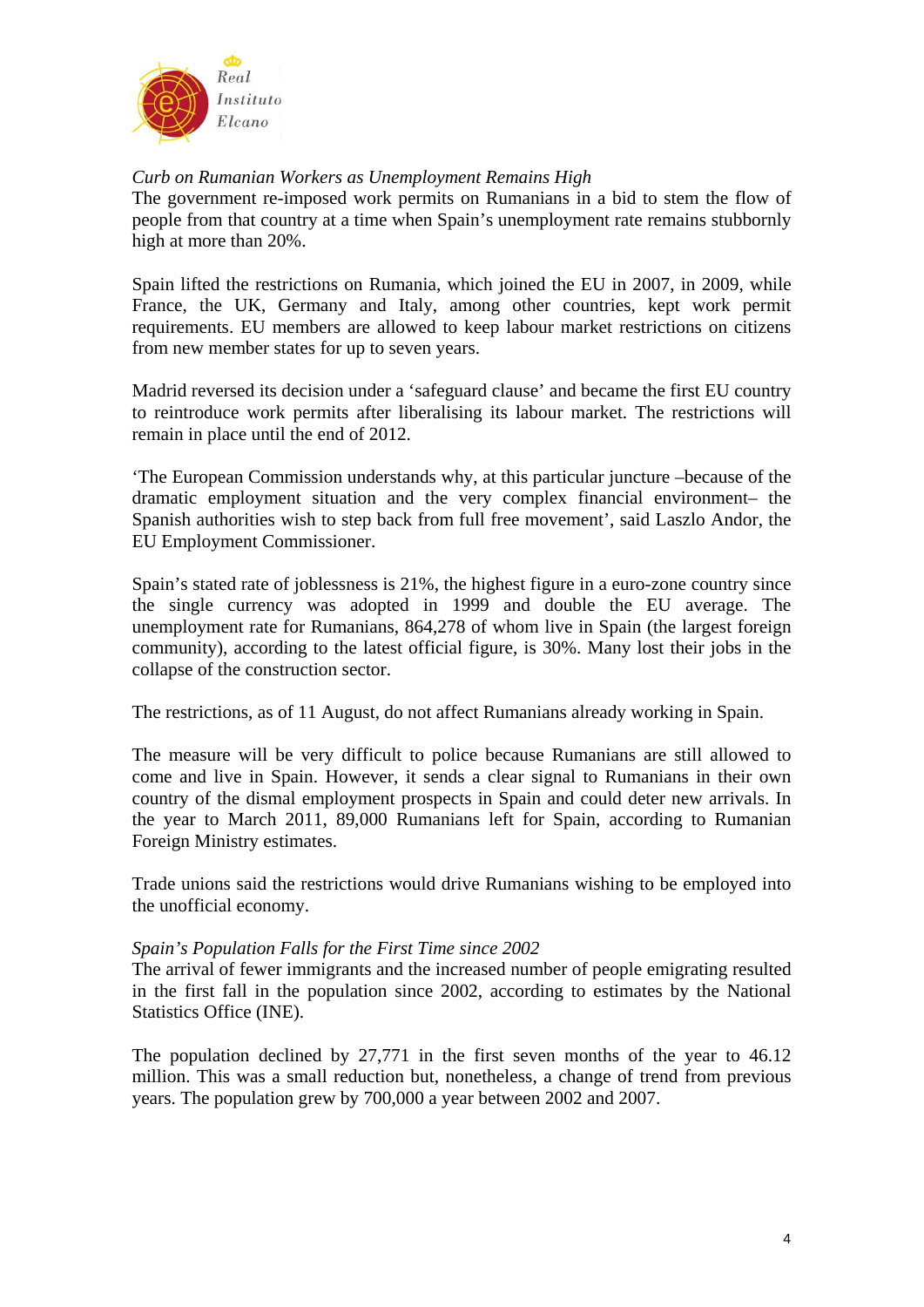

# *Pope Benedict's Visit Sparks Protests*

Pope Benedict's four-day visit to Madrid during August for World Youth Day events brought hundreds of thousands of people into the streets and saw clashes between ardent Roman Catholics and an estimated 20,000 protesters demanding a fully-secular Spanish state and an end to all the privileges for the Church inherited from the Franco regime (1939-75).

The celebrations included an open-air Mass where around 800 bishops, archbishops and cardinals from around the world, together with 8,000 priests, tended to the congregation. This was reportedly the largest-ever gathering of Roman Catholics in Spain.

Organisers said the event generated around  $\epsilon 00$  million for the economy 'at zero cost to taxpayers', while critics estimated the cost was a similar amount at a time of austerity. The government gave no figure for the costs.

A recent survey by the state-owned Sociological Research Centre (CIS) showed that 72% of Spaniards described themselves as Roman Catholics, down from 82% a decade ago.

## **The Economy**

*Socialists and the Popular Party Approve Constitutional Cap on Budget Deficits*  In an unprecedented move, the two main political parties buried their differences and hastily approved a constitutional amendment to restrict the size of budget deficits as of 2020.

Parliament approved on 2 September the changes by 316 votes to five. United Left MPs and most regional nationalist parties refused to vote or walked out of the 350-strong chamber. Some Socialist MPs were also uncomfortable with the amendment, only the second one since the democratic constitution was enacted in 1978 after the death of General Franco. Alfonso Guerra, the former Socialist Deputy Prime Minister (1982-91) called the deficit limit a 'poisonous pill'.

Trade union leaders were outraged and demanded a referendum on an issue of such pivotal importance to the future functioning of the state (it can be sought by 10% of MPs or members of the Senate) as they said it would tie the hands of governments too tightly.

'Not doing this (the change) would lead to clear and serious risks', said José Blanco, Public Works Minister and government spokesman, 'That's why it was done with such speed and urgency'.

Some analysts said the amendment opened a Pandora's box as it could lead to other changes in the Constitution through the same procedure of agreement among a majority of MPs, bypassing the population.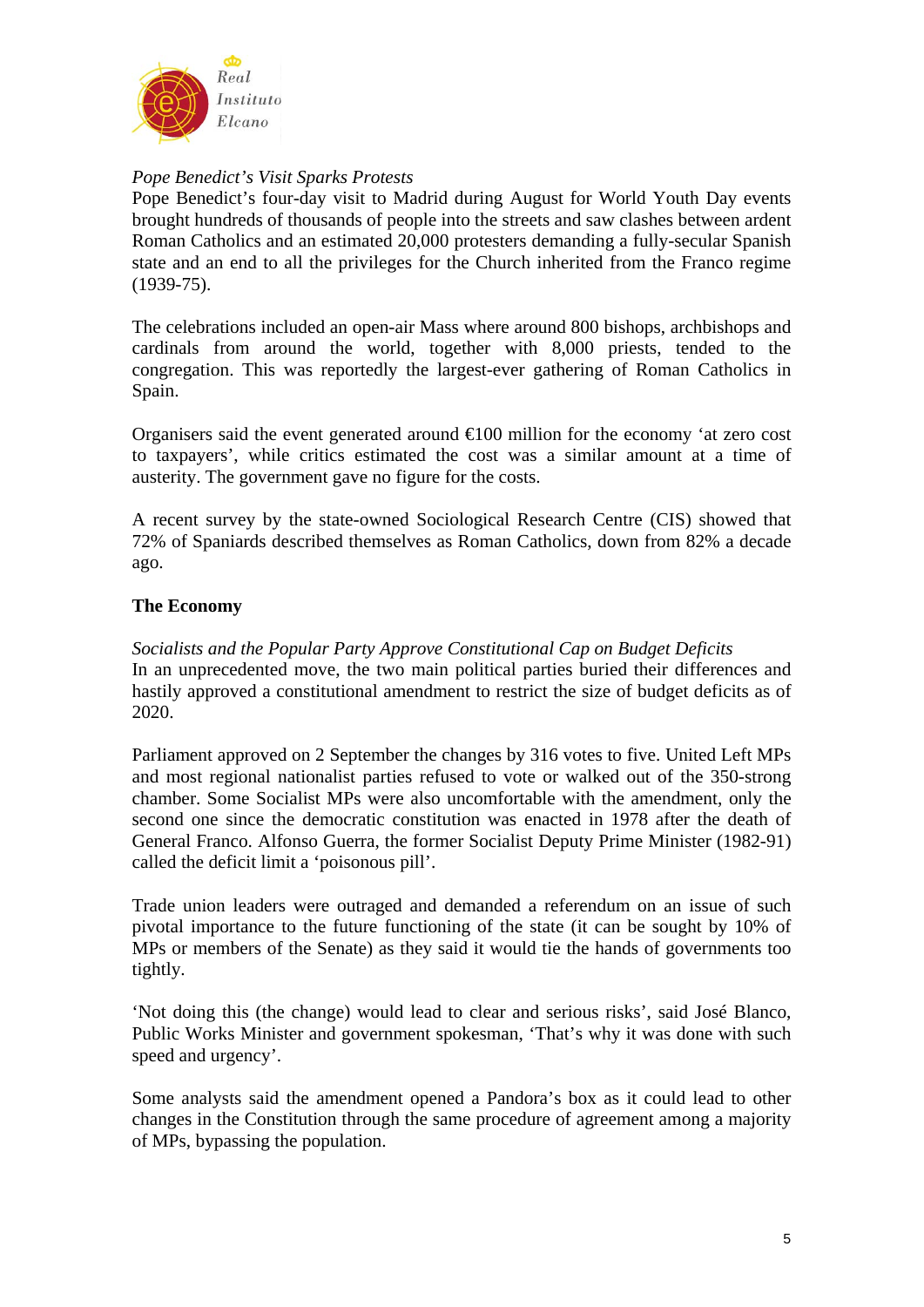

Rodriguez Zapatero told union leaders on 17 August that the country had been perilously close to an EU bail-out. 'He told us things were very bad', recalled Ignacio Fernández Toxo, Secretary General of Comisiones Obreras, and that the economy was 'at the edge of the abyss'.

The amendment was a *volte-face* as the government insisted right up to 23 August that existing legislative mechanisms were more than adequate to guarantee budgetary stability.

The two parties, which are at constant loggerheads over almost every aspect of economic policy, hope their gesture, albeit one that will not come into force for nine years, will help to assuage market concerns about Spain.

Ángel Gurria, the head of the Organisation for Economic Co-operation and Development (OECD), welcomed the move which followed a turbulent August in the stock and bond markets when Spain's sovereign debt risk premiums soared to euro-era record highs of more than 400 bp and the European Central Bank bought Spanish bonds in large quantities. On 26 September Spain's premium over the German 10-year benchmark yield was 3.38 pp (see Figure 4). Germany's yield was at a near record low of 1.82% and Spain's was 5.19%.

#### **Figure 4. 10-year Government Bond Spreads Over Bunds (pp)**

| <b>Feb. 14</b> | March 14 | April 11 | May 9    | June 13  | July 20  | <b>26 Sept.</b> |  |  |
|----------------|----------|----------|----------|----------|----------|-----------------|--|--|
| $+8.25$        | +9.17    | $+9.75$  | $+12.77$ | $+14.04$ | $+14.65$ | $+20.92$        |  |  |
| $+5.90$        | $+6.28$  | $+5.88$  | $+7.97$  | $+8.42$  | $+10.46$ | $+6.75$         |  |  |
| $+1.53$        | +1.55    | $+1.24$  | $+1.67$  | $+1.82$  | $+2.87$  | $+3.83$         |  |  |
| $+4.28$        | +4.37    | $+5.33$  | $+6.73$  | $+7.69$  | $+9.30$  | +10.25          |  |  |
| $+2.17$        | +2.05    | $+1.73$  | $+2.22$  | $+2.55$  | $+3.23$  | $+3.38$         |  |  |
|                |          |          |          |          |          |                 |  |  |

Source: ThomsonReuters.

The conservative PP raised the 'golden rule' idea some time ago and sought to have a rigid deficit limit inserted into the Constitution itself, while Alfredo Pérez Rubalcaba, the Deputy Prime Minister and the Socialists' candidate for the early general election on 20 November, called for 'flexibility'. The final agreement bridged the divide between the two parties.

An accompanying law to be enacted by 30 June next year will set the 'structural' deficit (yet to be fully defined) over the course of an economic cycle at 0.4% of GDP, except in times of recession or emergency situations, of which 0.26 pp will be for the central government and 0.14 pp for the 17 regions. Local governments would have to balance their budgets. Germany enshrined the same principle in its Constitution in 2009.

The constitutional amendment will commit Spain to adhere to the EU limits for debt and the budget deficit, which have been widely ignored. The limit for a country's accumulated public debt is 60% of GDP and 3% of GDP for the annual budget deficit (breached by France and Germany in 2003 and also by many other countries). Spain's deficit reached 11.1% in 2009 and is targeted to come down to 6% this year and 3% in 2013. Its total public debt is currently 65% of GDP compared with an OECD average of 98% and 83% for Germany (see Figure 3).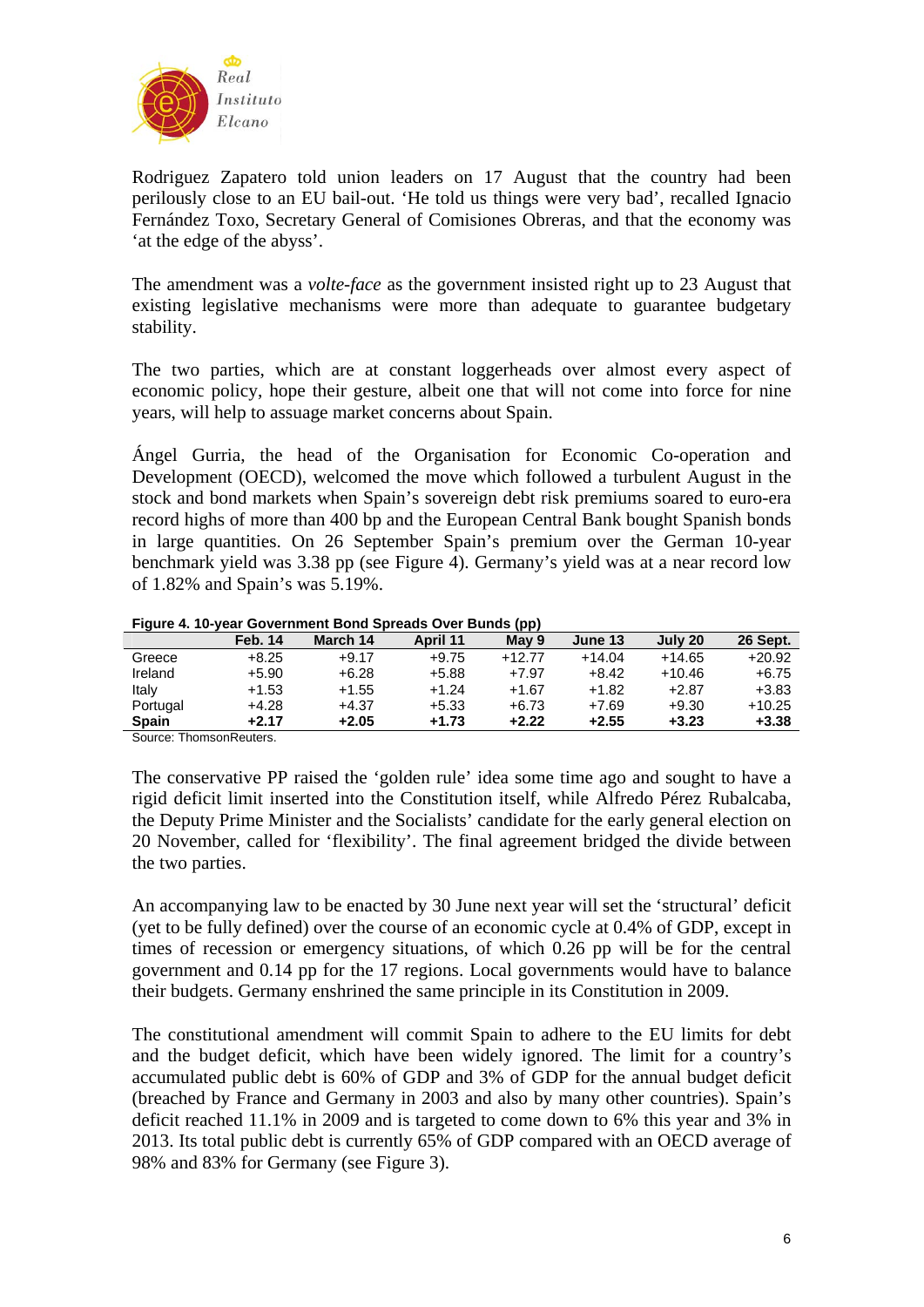

|  | Figure 5. Spain's Budget Deficit and Public Debt (% of GDP), 2003-2011 |
|--|------------------------------------------------------------------------|

|                        | 2003   | 2004   | 2005   | 2006   | 2007   | 2008   | 2009   | 2010   | 2011(1) |
|------------------------|--------|--------|--------|--------|--------|--------|--------|--------|---------|
| <b>Budget</b>          | $-0.2$ | $-0.3$ | $+1.0$ | $+2.0$ | $+1.9$ | $-4.2$ | $-111$ | $-9.2$ | $-6.0$  |
| Public debt            | 48.7   | 46.2   | 43.0   | 39.0   | 36.1   | 39.8   | 53.3   | 60.1   | 68.1    |
| $(4)$ $\Gamma$ ------- |        |        |        |        |        |        |        |        |         |

(1) Forecast.

Source: Eurostat and Spain's Economy Ministry.

Meanwhile, María Dolores de Cospedal, the Premier of the new government of Castilla-La Mancha, won by the PP in May's regional elections after being run by the Socialists since 1983, announced a drastic 20% cut in the region's budget for 2012. Its budget deficit in the first half of 2011 was 4.1% of the region's GDP, the highest among the 17 regions, according to the Economy Ministry. Cospedal insists the deficit was higher, at 6.4%, and that the region, with 76,000 civil servants, has run out of money.

The central government's cap on the combined deficit of the regions, which account for one-third of public spending, is 1.3% of GDP. By June it had already reached 1.2%. As a result, the rating agency Fitch downgraded the credit of five regional governments on 14 September. They are Catalonia, Andalusia, Valencia, Murcia and the Canary Islands. Fitch put five more regions under review.

The debt of regional governments has increased from 5.7% of GDP in 2007 to 12.4%.

Meanwhile, the government of Castilla-La Mancha owes the region's 1,300 pharmacists €150 million in unpaid bills. Many of them staged a one-day strike during August.

Pharmaceutical groups and health-care technology suppliers say they are owed a total of €9.5 billion throughout Spain. Some invoices have been outstanding for close to two years.

The health-care company Roche, which has stopped applying some drugs to Greece because of unpaid bills, said a similar measure could be taken against Spain.

## *Socialists Reintroduce Wealth Tax*

The government moved to stem a sharp fall in tax receipts by restating the wealth tax scrapped in 2008. The levy will apply to taxpayers' net worth (assets minus debts) above  $\epsilon$ 700,000 and will be in force for two years (2011 and 2012).

The tax, approved in parliament by 176 votes with 166 abstentions, will affect around 160,000 people (0.7% of taxpayers) compared with 981,000 in 2007, when the minimum threshold was much lower ( $\in$ 120,000), and is projected to raise about  $\in$ billion.

Mariano Rajoy, the leader of the Popular Party, declined to say whether he would eliminate the tax if he wins the election on 20 November. His party and the Basque and Catalan nationalist parties abstained from voting.

He did promise, however, to reduce corporate tax by up to 10 percentage points for companies that reinvested their profits instead of distributing dividends. The tax rate is currently 30% for large companies and 25% for SMEs.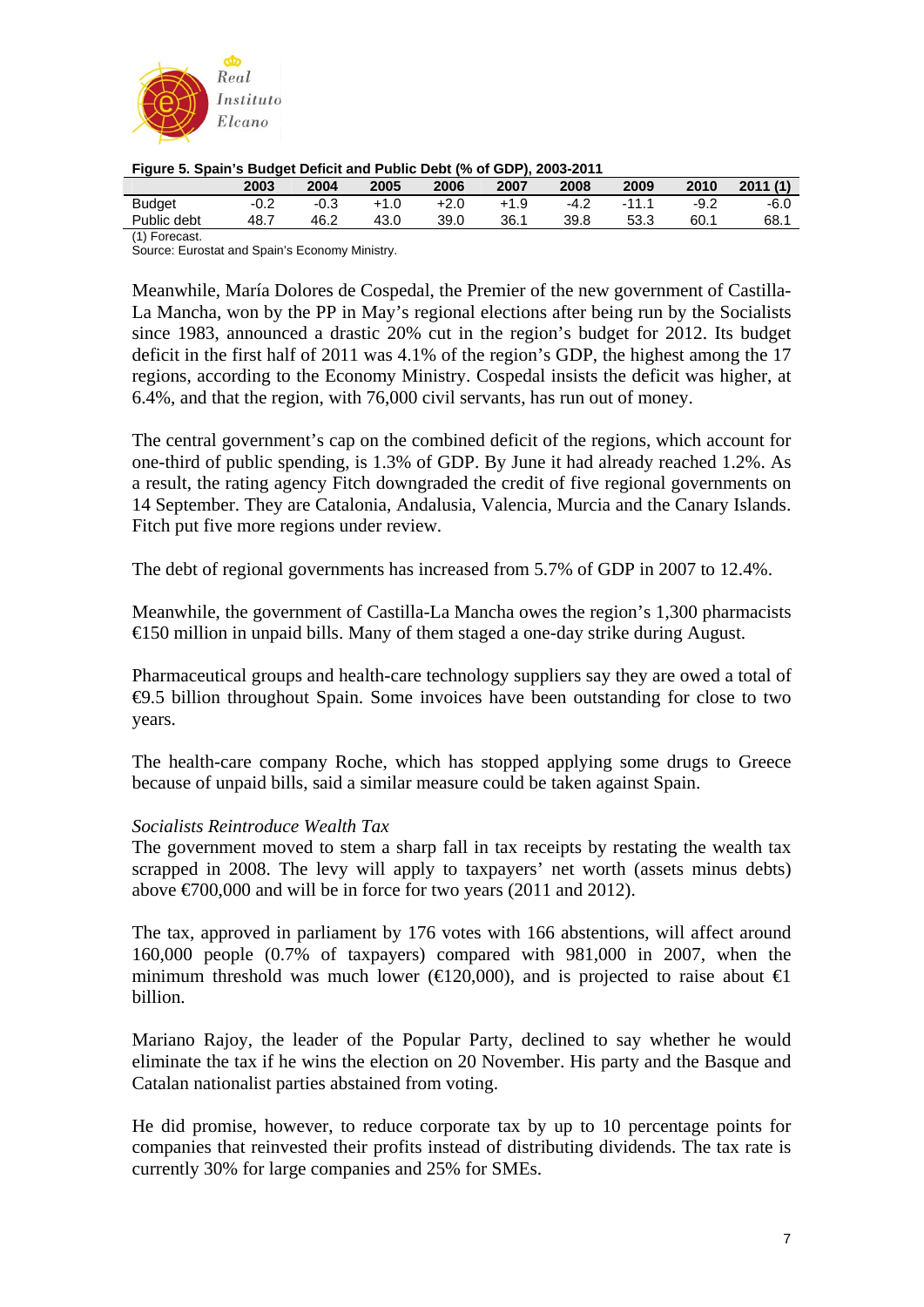

*GDP Growth Remains Sluggish, Surge in Exports Reduces Trade Deficit* 

The economy grew 0.7% year-on-year in the second quarter, according to the Bank of Spain, making it most unlikely the government will meet its forecast of 1.3% for 2011 as a whole. External, as opposed to domestic, demand was the engine of growth.

The International Monetary Fund (IMF), in its latest forecasts (see Figure 6), said the Spanish economy would grow 0.8% this year and 1.1% in 2012 (down from its previous projection of 1.6%).

|            | <b>The couple of the Television of the openion Economy 2011 IZ</b> |                       |                    |              |
|------------|--------------------------------------------------------------------|-----------------------|--------------------|--------------|
|            | <b>GDP</b> growth                                                  | <b>Budget deficit</b> | <b>Public debt</b> | Jobless rate |
|            | (%)                                                                | $%$ of GDP)           | $%$ of GDP)        | $(\%)$       |
| 2011       | 0.8                                                                | $-6.1$                | 67.4               | 20.7         |
| 2012       | 1.1                                                                | $-5.2$                | 70.2               | 19.7         |
| 2013       | 1.8                                                                | $-4.4$                | 72.8               | 18.5         |
| 2014       | 1.9                                                                | $-4.1$                | 74.9               | 17.5         |
| 2015       | 2.0                                                                | $-4.1$                | 76.1               | 16.6         |
| 2016       | 1.9                                                                | $-4.1$                | 77.4               | 15.7         |
| SOUICA IME |                                                                    |                       |                    |              |

#### **Figure 6. IMF Forecasts for the Spanish Economy 2011-12**

Spain's exports of goods grew 17.8% in the first seven months of 2011 to  $\bigoplus$  24.9 billion and it achieved a rare surplus with the EU (which takes 66.5% of exports) of  $\epsilon$ 3.6 billion compared with a deficit of  $\epsilon$ 3.7 billion in the same period of 2010. However, the country still recorded an overall trade deficit of  $E$ 5.7 billion (15.8% less year-on-year) because of imports of  $E$ 150.7 billion (+10.3%), largely as a result of an energy bill that was 18.2% higher.

The significant growth in exports, albeit it from a relatively low base and despite the loss of competitiveness over the last few years, in terms of costs, prices and productivity, is one of the few positive pieces of macroeconomic news. Export growth was 3.5 pp higher than the euro-zone average.

One factor behind this apparent paradox is that the cumulative loss of competitiveness has affected the export sector less as it has to be more efficient than the purely domestic sector in order to compete successfully on international markets.

Exporters have also reduced their profit margins in order to compete more strongly and enhanced the quality of their products. Exports to non-EU European countries, North America and Latin America rose by 34%, 31.2% and 26.8% year-on-year, respectively, in the first seven months.

As a result of the lower total trade deficit and a good year for tourism (the number of arrivals in August was 7.64 million, the best figure for that month since 1995). Spain's current account deficit will be around 4% of GDP this year, down from a massive 10.1% in 2007 and 9.6% in 2008.

## *Privatisation Programme Moves into Gear*

The government began in September the process for privatising part of the national lottery and the Madrid and Barcelona airports, as part of its strategy to boost revenues. The two privatisations could raise more than €13 billion.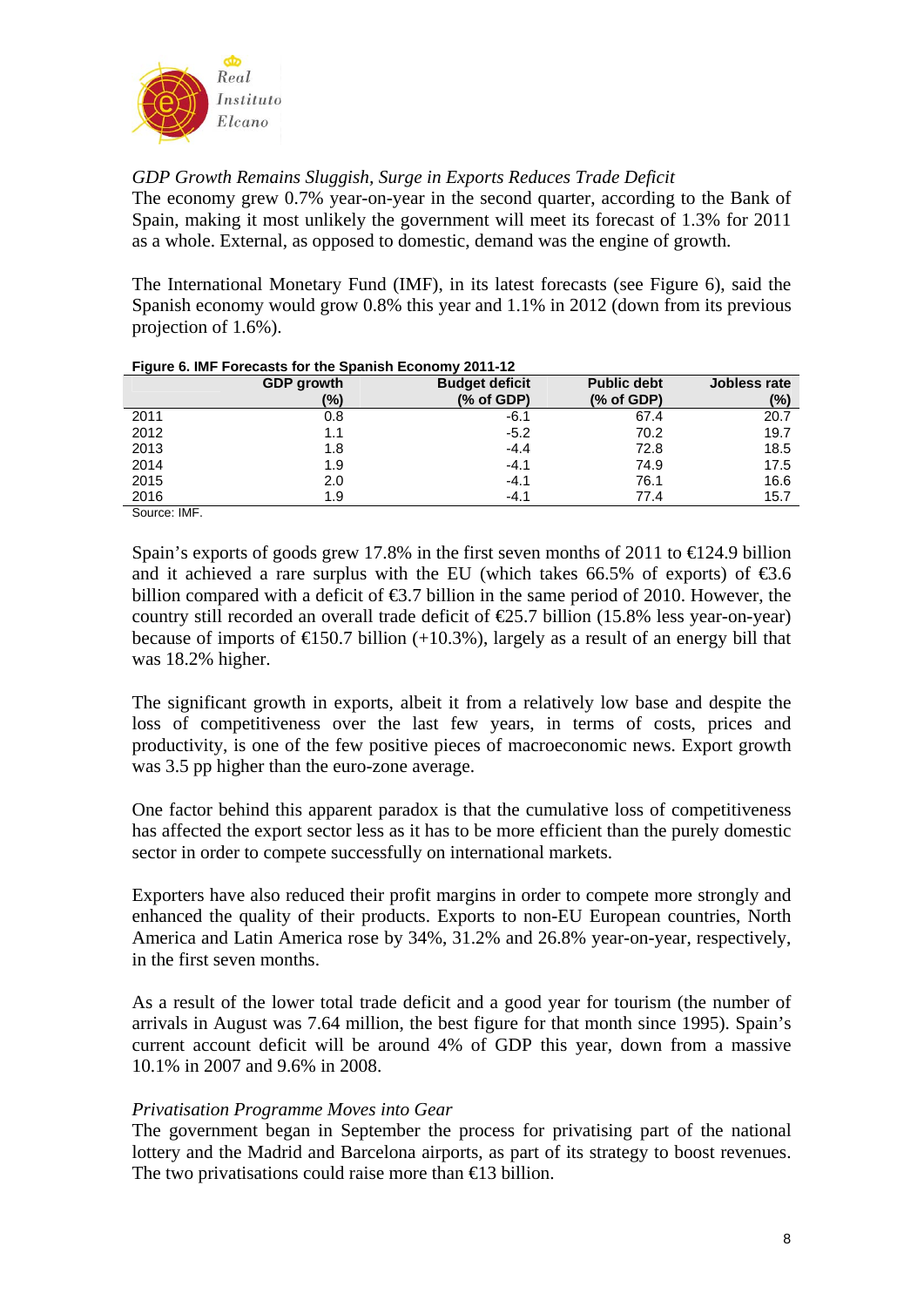

Loterías y Apuestas del Estado, which runs the *El Gordo* Christmas draw, the world's biggest by pay-out, began marketing its flotation of 30% of the company.

# *Record Youth Employment Puts the Spotlight on Temporary Contracts*

The government, in a reversal of previous policies, introduced a new temporary contract to try to reduce the dramatic rate of youth unemployment which, at 46% for those aged between 16 and 24, is more than double the national rate.

Until now the Socialists' labour market reforms had sought to reduce the proportion of workers on temporary contracts, which reached more than 30% during Spain's 13-year economic boom that ended in 2008, more than double the EU average. The level has since dropped to 25.5%, but primarily because workers on temporary contracts have borne the brunt of job losses and not because of the government's measures.

'In a crisis the important thing is to maintain employment, be it temporary or permanent, and we prefer to have someone with a temporary job than be unemployed,' said Valeriano Gómez, the Labour Minister. 'Labour market policy has to adapt to circumstances'.

The new apprentice/training contract targets those between the ages of 16 and 25 who left school early and have no qualifications and is inspired by the German system. It can also be applied to those under the age of 30 until the end of 2013. It is estimated that 700,000 people under the age of 25 do not have the basic secondary school qualification (known as ESO). Compulsory education ends at 16 in Spain.

## *Ban on Short-selling of Bank Stocks Extended*

Spain joined Italy, France and Belgium in extending short-selling bans on selected bank stocks, introduced on 12 August for two weeks, until the end of September in order to reduce market volatility.

Short-sellers borrow shares and sell them with the intention of buying them back later at a lower price, a practice politicians and some investors have blamed for making the markets more volatile.

The Madrid stock market has dropped 16.8% so far this year, but has performed better than the Euro Stoxx 50, the benchmark index for the euro zone (see Figure 7).

| <b>Index</b>      |         |
|-------------------|---------|
| Ibex-35 Spain)    | $-16.8$ |
| Dax (Frankfurt)   | $-22.7$ |
| FTSE 100 (London) | $-13.7$ |
| Euro Stoxx 50     | $-25.4$ |
| Dow Jones         | $-4.6$  |
| Nikkei (Tokyo)    | $-18.1$ |
| Source: Markets.  |         |

### **Figure 7. Main Stock Market Indices (% change 1 January – 26 September)**

## *VAT Rate on New Homes Halved in Bid to Spur Sales*

The government cut the VAT rate on the sale of new homes from 8% to 4% for the rest of the year in the hope of reducing the stock of unsold homes of 700,000.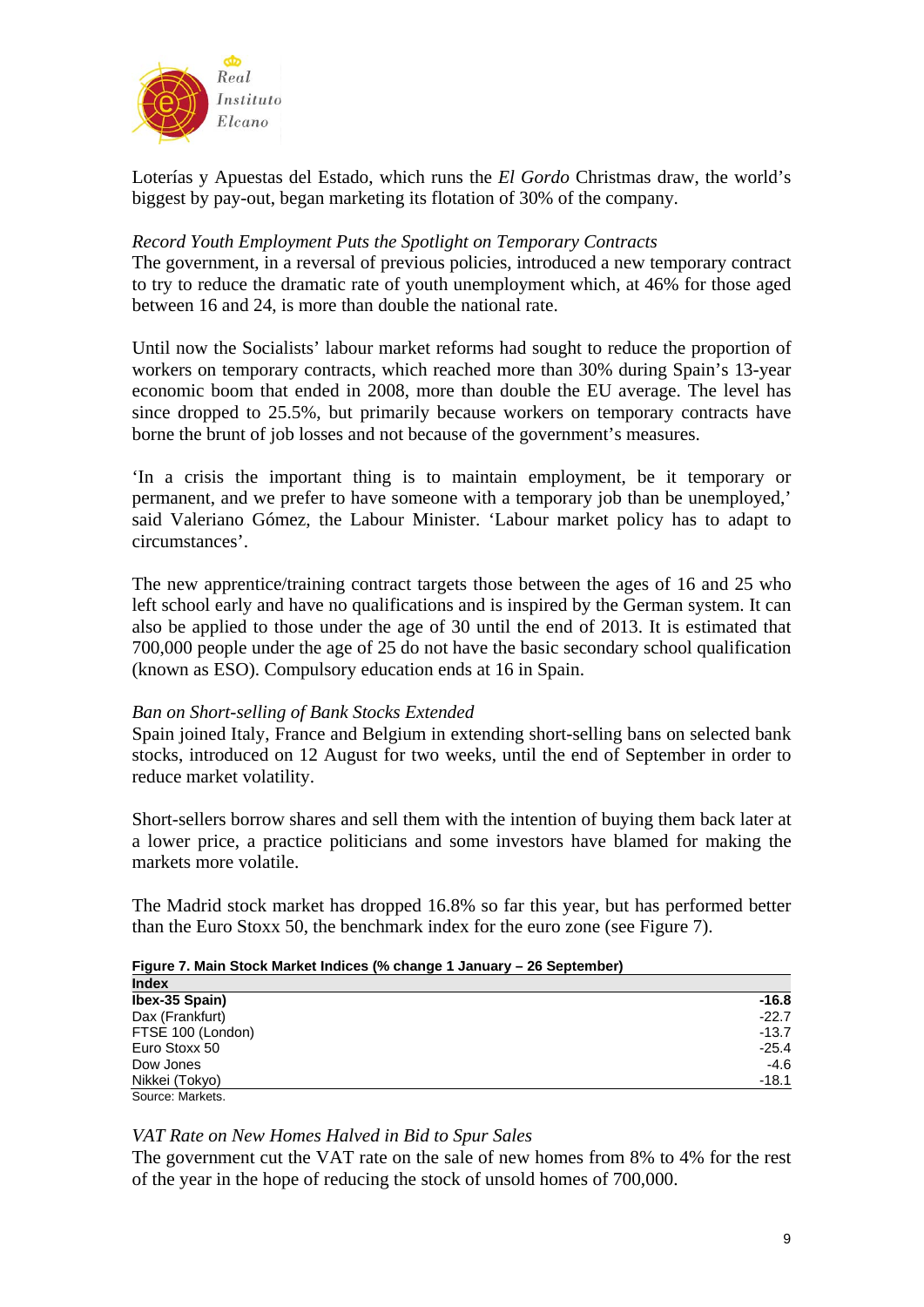<span id="page-9-0"></span>

House prices in Spain have fallen on average by more than 20% since the bursting of the property bubble in 2008, but this has done little to reduce the stock.

Some banks have become significant owners of property, as a result of foreclosures and deals reached with heavily leveraged developers.

Resale properties will not benefit as they do not incur VAT; buyers will continue to pay an 8% transfer tax. Some banks have announced they will offer a 4% discount on the sale of repossessed homes.

Mariano Rajoy, the leader of the Popular Party, said that if he won the November general election he would extend to the VSAT reduction to the end of 2013.

*Outward Direct Investment* 

The stock of Spain's outward investment stood at US\$660.1 billion at the end of 2010 compared with a stock of inward investment of US\$614.4 billion. In GDP terms, Spain's stock of outward investment soared from 3.0% in 1990 to 46.9% in 2010, higher than Italy's in relative and absolute terms (see Figure 8), while that of inward investment over the same period increased from  $12.7\%$  $12.7\%$  to  $43.7\%$ .<sup>1</sup> Outward flows more than doubled in 2010 to US\$21.5 billion (see Figure 9).

#### **Figure 8. Outward Stocks of Foreign Direct Investment 2010, Selected EU Countries (US\$ million and % of GDP)**

|              | UK                                                                                                                                       | <b>France</b> | Germanv  | <b>Spain</b> | Italy   |
|--------------|------------------------------------------------------------------------------------------------------------------------------------------|---------------|----------|--------------|---------|
| US\$ million | .689,330                                                                                                                                 | .523.046      | .421,332 | 660.160      | 348.737 |
| % of GDP     | 75.3                                                                                                                                     | 59.1          | 43.0     | 46.9         | 23.2    |
|              | $Q_{\text{total}}$ (M <sub>1</sub> -11 <sub>1</sub> ), $\ldots$ (C <sub>11</sub> ), $\ldots$ (D <sub>11</sub> ), $\ldots$ (OO44 (HNOTAD) |               |          |              |         |

Source: World Investment Report 2011, UNCTAD.

| Figure 9. Outward Flows of Foreign Direct Investment 2010, Selected EU Countries (US\$ million) |  |  |
|-------------------------------------------------------------------------------------------------|--|--|

|              | - -<br>Germanv                                | France | <b>Spain</b> | Italv  | UK   |         |
|--------------|-----------------------------------------------|--------|--------------|--------|------|---------|
| US\$ million | 104.857                                       | 84 112 | 21.598       | 21.005 | .020 | 407.251 |
|              | Source: World Investment Report 2011, UNCTAD. |        |              |        |      |         |

Six Spanish companies were among the 20 largest by sales in 2010 in Europe, the largest presence, according to a study by Deloitte (see Figure 10). These companies – ACS, Ferrovial, FCC, Acciona, OHL and Sacyr– are players on the global market to varying degrees. Another one, San José, is in the top 50.

<sup>&</sup>lt;sup>1</sup> See the author's recent Working Paper on Spain's multinationals at

*[http://www.realinstitutoelcano.org/wps/wcm/connect/f50d3a004856cab782729e58d9f0a49c/WP17-](http://www.realinstitutoelcano.org/wps/wcm/connect/f50d3a004856cab782729e58d9f0a49c/WP17-2011_Chislett_Spain_Multinationals_Dynamic_Ailing_Economy.pdf?MOD=AJPERES&CACHEID=f50d3a004856cab782729e58d9f0a49c) [2011\\_Chislett\\_Spain\\_Multinationals\\_Dynamic\\_Ailing\\_Economy.pdf?MOD=AJPERES&CACHEID=f50](http://www.realinstitutoelcano.org/wps/wcm/connect/f50d3a004856cab782729e58d9f0a49c/WP17-2011_Chislett_Spain_Multinationals_Dynamic_Ailing_Economy.pdf?MOD=AJPERES&CACHEID=f50d3a004856cab782729e58d9f0a49c) [d3a004856cab782729e58d9f0a49c](http://www.realinstitutoelcano.org/wps/wcm/connect/f50d3a004856cab782729e58d9f0a49c/WP17-2011_Chislett_Spain_Multinationals_Dynamic_Ailing_Economy.pdf?MOD=AJPERES&CACHEID=f50d3a004856cab782729e58d9f0a49c).*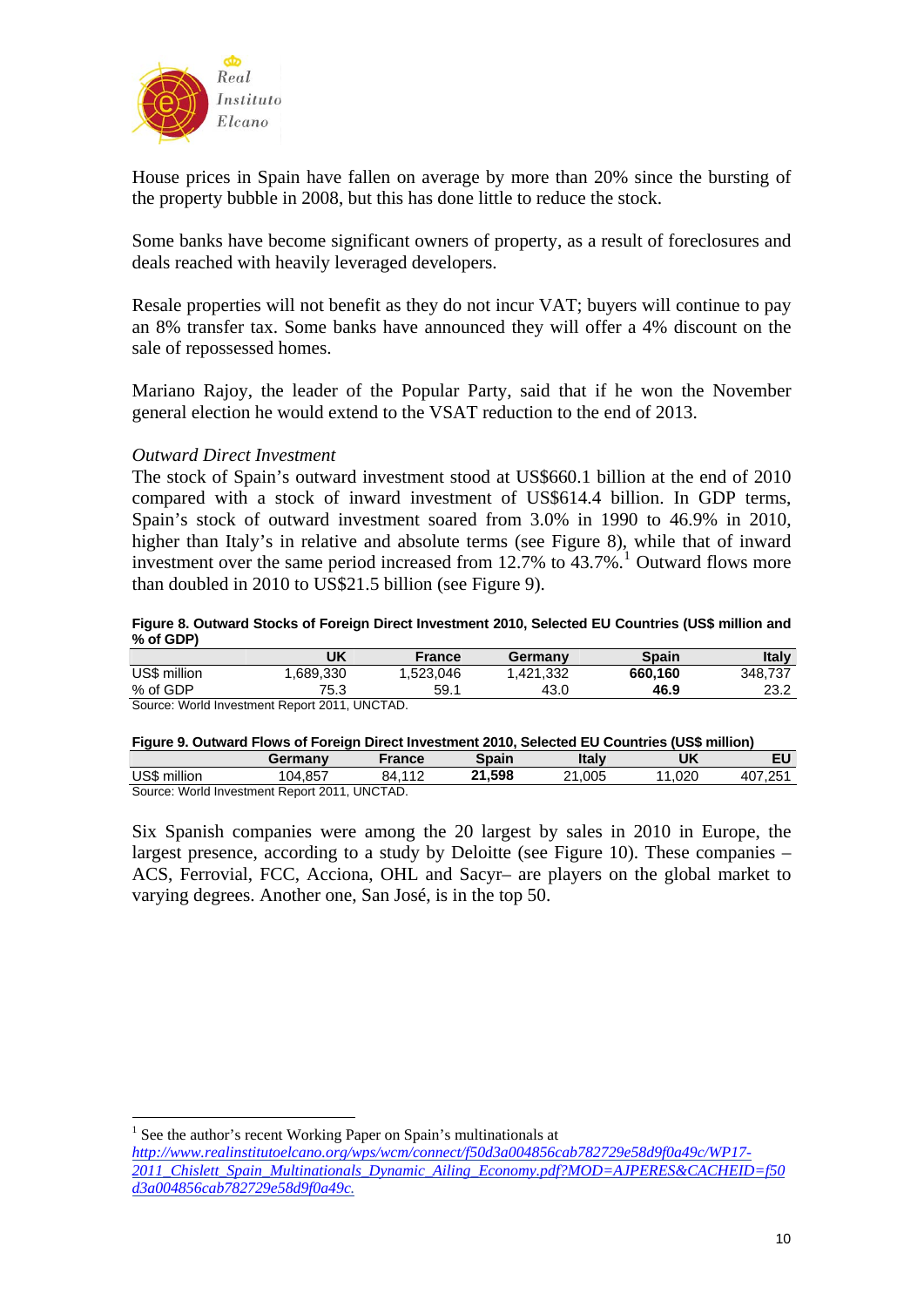

| .<br>- -<br>Country | <b>Total sales</b> | <b>Number of companies</b> | Average sales |
|---------------------|--------------------|----------------------------|---------------|
| France              | 78,154             |                            | 26,051        |
| <b>Spain</b>        | 56,508             |                            | 8,073         |
| UK                  | 38,284             | 13                         | 2,945         |
| Germany             | 29,298             | 3                          | 9,766         |
| Sweden              | 22,959             | 4                          | 5,740         |
| Austria             | 15,503             | っ                          | 7,802         |
| <b>Netherlands</b>  | 11,650             | 3                          | 3,883         |
| Finland             | 5,680              | っ                          | 2,840         |
| Italy               | 5,060              | 3                          | 1,687         |
| Portugal            | 4,279              | 3                          | 1,426         |

#### **Figure 10. Ranking of Listed European Construction Companies by Total Sales (€ million)**

Source: Deloitte, European Powers of Construction 2010.

### *Bank of Spain Nationalises Caja Mediterráneo (CAM)*

The Bank of Spain took over CAM, a large savings bank with around 4% of the system's total assets, after it failed the stress test in July conducted on banks by the European Banking Authority. It was one of five Spanish banks whose core tier one capital ratio was below the 5% benchmark.

The authorities had earlier tried to find a buyer for CAM, weighed down by bad property loans, after its plans for a merger with three other *cajas* collapsed in March.

The Fund for Orderly Bank Restructuring (FROB) injected  $\epsilon$ 2.8 billion of capital and  $\triangle$ 3 billion of liquidity into CAM. The bank lost more than  $\triangle$ 1.1 billion in the first half of 2011 and its non-performing loan ratio was 19%, double that at the end of 2010.

CAM is the third savings bank to be intervened. In 2010, Cajasur, controlled by the Roman Catholic Church, was intervened and sold to BBK, a Basque savings bank. The Bank of Spain has forced the *cajas* into mergers, reducing their number by more than half from 45.

CAM's non-performing loans (NPLs) represent 19% of its total credit (51% of loans to real estate developers are bad). The NPLs of the whole banking system at the end of July represented 6.9% of total credit, the highest figure since 1995.

### *Spain Rises in WEF's Global Competitiveness Index*

Spain rose six places in the Global Competitiveness Index produced by the World Economic Forum (WEF) to  $36<sup>th</sup>$  position out of 142 countries, but its score remained unchanged at 4.54 (see Figure 11). Spain was still below its ranking of  $29<sup>th</sup>$  in 2008.

|  |  |  |  | Figure 11. Global Competitiveness Index 2011-2012, Selected Rankings |
|--|--|--|--|----------------------------------------------------------------------|
|--|--|--|--|----------------------------------------------------------------------|

| <b>Tigalo TT. Olobal Oblilpotitiveness much zo IT zo Iz, ocicettu Railwirgs</b> |                        |  |  |
|---------------------------------------------------------------------------------|------------------------|--|--|
| <b>Ranking 2011-12</b>                                                          | <b>Ranking 2010-11</b> |  |  |
| 1. Switzerland                                                                  |                        |  |  |
| 2. Singapore                                                                    | 3                      |  |  |
| 5. US                                                                           | 4                      |  |  |
| 6. Germany                                                                      | 5                      |  |  |
| 10 UK                                                                           | 12                     |  |  |
| 18. France                                                                      | 15                     |  |  |
| 26. China                                                                       | 27                     |  |  |
| 36. Spain                                                                       | 42                     |  |  |
| 43. Italy                                                                       | 48                     |  |  |
|                                                                                 |                        |  |  |

Source: World Economic Forum.